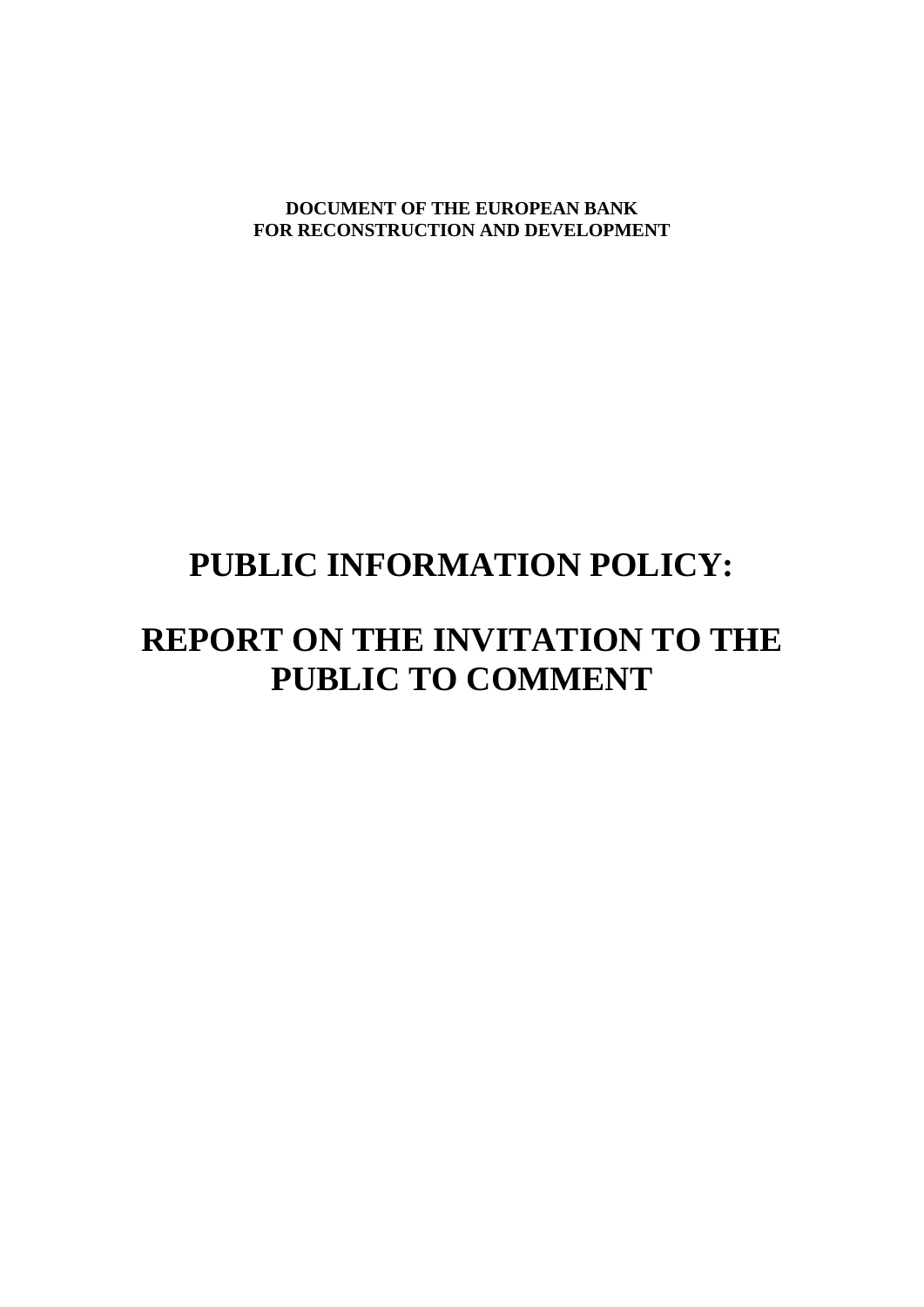## **Public Information Policy Review: report on the invitation to the public to comment**

In response to the initial *Invitation to Comment* posted on the Bank's website, written comments were received from CEE Bankwatch, Green Salvation (Kazakhstan); Kazakh International Bureau for Human Rights and Rule of Law (Kazakhstan); Kyrgyz Bureau for Human Rights and Rule of Law (Kyrgyz Republic); NGO Environment – People – Law (Ukraine) and NGO Blago (Kazakhstan).

Public consultation meetings were held at dedicated workshops in Moscow (27 April, 2011) and London (10 May, 2011), and at the Annual Meeting in Astana (21 May, 2011), where many comments were made. New written comments were received subsequently from CEE Bankwatch and the Article 19 (UK) on behalf of the Global Transparency Initiative; Revenue Watch (UK); One World Trust (UK); Green Salvation (Kazakhstan); SEE Change Network (Bosnia and Herzegovina) and Said Yakhyoev, an independent expert for Bank Information Center/CEE Bankwatch (Tajikistan).

The table below presents the comments and the staff responses.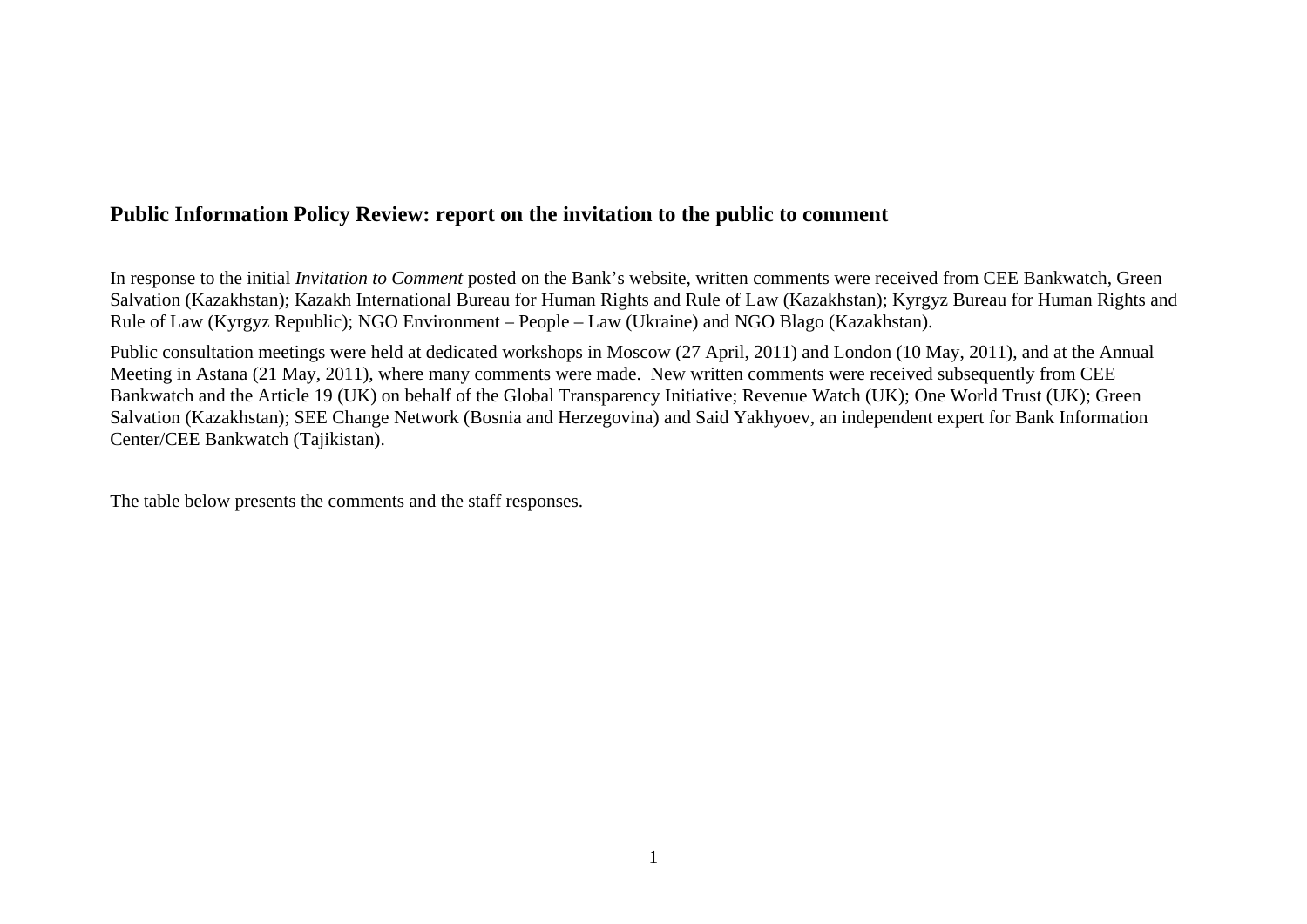| <b>Issue</b>                | <b>Comment</b>                                                                                                                                                                                                                                                                                                                                                                                     | <b>Staff Response</b>                                                                                                                                                                                                                                                                                                                                                                                                                                                                                                                                                                                                                                   |
|-----------------------------|----------------------------------------------------------------------------------------------------------------------------------------------------------------------------------------------------------------------------------------------------------------------------------------------------------------------------------------------------------------------------------------------------|---------------------------------------------------------------------------------------------------------------------------------------------------------------------------------------------------------------------------------------------------------------------------------------------------------------------------------------------------------------------------------------------------------------------------------------------------------------------------------------------------------------------------------------------------------------------------------------------------------------------------------------------------------|
| <b>1. Aarhus Convention</b> | <b>1.1.</b> The PIP contains no reference to the Aarhus<br>Convention 1 and Almaty Guidelines2. The PIP<br>should clearly state that its purpose is to ensure the<br>Bank's support to the human right of access to<br>information and about the EBRD's activities which<br>could or are now impacting the environment and<br>human health and welfare as well as promote public<br>participation. | Although the Bank is not a party to the Aarhus Convention, the<br>Bank's commitment to the spirit and principles of the Aarhus<br>Convention is set out in the 2008 Environmental and Social Policy.<br>Confirmation that the EBRD recognises the importance of the<br>principles of the Aarhus Convention will also be included in the<br>revised PIP. The PIP is consistent with much of the Aarhus<br>Convention, in so far in so far as it relates to an institution, but since<br>the Bank is not a governmental authority, it cannot directly apply to<br>the EBRD.                                                                               |
| 2. Definitions              | 2.1. The definition of "Categories of Information"<br>should include environmental information.                                                                                                                                                                                                                                                                                                    | The categories of information are (i) Institutional and (ii) Project<br>related. Environmental information is already included in both of<br>these categories.                                                                                                                                                                                                                                                                                                                                                                                                                                                                                          |
|                             | 2.2. The Bank should create a glossary of terms which<br>require definition and explanation to avoid<br>misinterpretation: "compelling reason",<br>"confidentiality", "legitimate concerns", "material"<br>changes"                                                                                                                                                                                | Defining these would not be appropriate as it is not possible to<br>categorise all information and documents or to provide an exhaustive<br>list of cases. There will be instances when information or the projects<br>to which the information pertains would need to be assessed on a"<br>case-by-case" basis. This approach is in line with the basic principles<br>on which the policy is founded. Stakeholders should have confidence<br>that other appropriate safeguards are put into place to ensure<br>accountability of the shareholders and high standards of corporate<br>governance, not only through the PIP. (ref. Section C, para. 2.2) |
|                             | 2.3. The Bank should incorporate a definition of<br>'environmental information' and the principles of<br>access to environmental information.                                                                                                                                                                                                                                                      | The PIP specifies environmental and social documents that the Bank<br>requires to be in the public domain. The disclosure requirements for<br>the Client are in the Environmental and Social Policy (2008); in<br>particular, PR10.                                                                                                                                                                                                                                                                                                                                                                                                                     |
|                             | 2.4. The EBRD should modify its language in relation<br>to sustainable development as, under current,<br>understanding, the phrase "economically $\&$                                                                                                                                                                                                                                              | The EBRD's environmental mandate is part of the founding<br>agreement of the Bank, and uses the phrase "environmentally sound<br>and sustainable development." Comments on the 2008 Environmental                                                                                                                                                                                                                                                                                                                                                                                                                                                       |

<span id="page-2-0"></span> $<sup>1</sup>$  Access to information, public participation in decision-making and access to justice in environmental matters</sup>

<span id="page-2-1"></span> $<sup>2</sup>$  on promoting the application of the principles of Aarhus Convention in international forums</sup>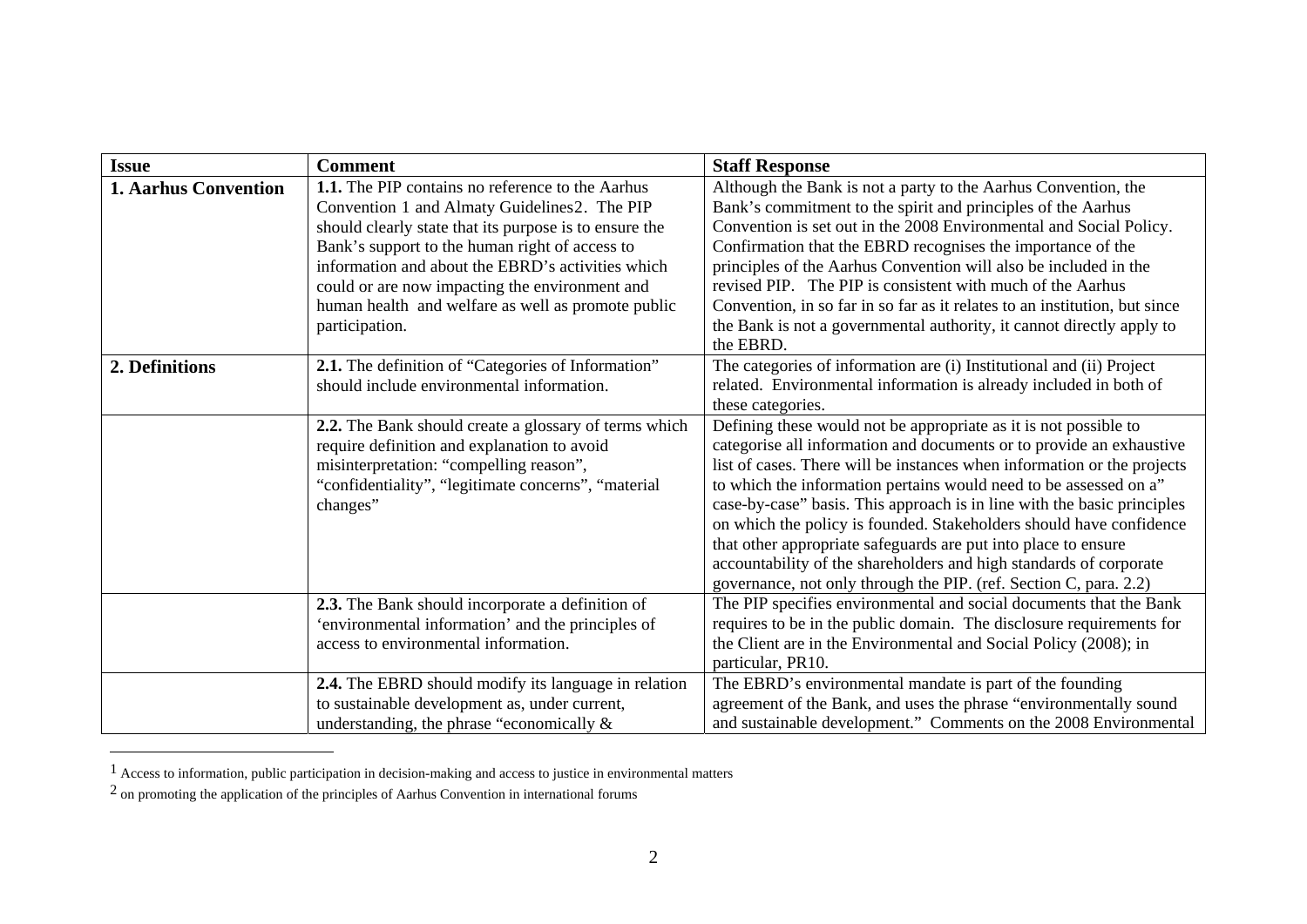| <b>Issue</b>                    | <b>Comment</b>                                                                                  | <b>Staff Response</b>                                                                                                             |
|---------------------------------|-------------------------------------------------------------------------------------------------|-----------------------------------------------------------------------------------------------------------------------------------|
|                                 | environmentally sustainable development" would be                                               | and Social Policy are welcomed and the policy will be reviewed in                                                                 |
|                                 | considered an oxymoron.                                                                         | 2013.                                                                                                                             |
|                                 | 2.5. Paragraph 1.5 "threat to national security" should                                         | There is an element of judgement to be exercised by the Bank in the                                                               |
|                                 | be clarified.                                                                                   | assessment, so these terms should not be defined.                                                                                 |
| 3. Website Upgrade              | <b>3.1.</b> Location of information on website – There should                                   | This should not be a problem, and will be implemented. For CSOs,                                                                  |
|                                 | be a direct, permanent link to the list of impending                                            | there is already an alert system in place. The Civil Society                                                                      |
|                                 | reviews and updates on strategies and policies.                                                 | Engagement Unit notifies all CSOs registered with the Bank about                                                                  |
|                                 |                                                                                                 | posting of PSDs and ESIAs for Category A projects, country and                                                                    |
|                                 |                                                                                                 | sectoral strategies.                                                                                                              |
|                                 | 3.2. Given the complexity of the current EBRD                                                   | This suggestion will be explored. For CSOs, there is already an alert                                                             |
|                                 | website, the EBRD should set up a visitor registration                                          | system in place.                                                                                                                  |
|                                 | system for automatic email notifications in relation to                                         |                                                                                                                                   |
|                                 | posting of new data on specified projects, countries                                            |                                                                                                                                   |
|                                 | and sectors.                                                                                    |                                                                                                                                   |
| <b>4. PIP Principles</b>        | 4.1. The EBRD should revise Principle 1 of the Policy                                           | The Bank's commitment to transparency is fundamental to its way of                                                                |
|                                 | to further emphasise the Bank's commitment to<br>transparency and openness and reduce excessive | operating and Principle 1 makes this clear. Commercial<br>confidentiality ism however, necessary to enable the Bank to fulfil its |
|                                 | reference to confidentiality.                                                                   | mission of attracting private capital for delivery of public goods.                                                               |
| <b>5. Disclosure of Studies</b> | 5.1. EBRD should release topic-specific studies and                                             | Such studies could be published. The rationale for the publication                                                                |
|                                 | analyses elaborated or commissioned from                                                        | would be considered on a case by case basis.                                                                                      |
|                                 | independent experts and consultants such as the recent                                          |                                                                                                                                   |
|                                 | gender analysis (would follow the example of EIB for                                            |                                                                                                                                   |
|                                 | instance).                                                                                      |                                                                                                                                   |
| <b>6.</b> International         | <b>6.1.</b> The PIP should also mention the EBRD's                                              | The forthcoming review of the EBRD Mining Strategy will elaborate                                                                 |
| <b>Standards</b>                | commitment to the Extractive Industries Transparency                                            | on the Bank's commitment to EITI.                                                                                                 |
|                                 | Initiative.                                                                                     |                                                                                                                                   |
|                                 | 6.2. EBRD should establish guidelines for reporting on                                          | As above, EITI reporting will be reviewed within the Mining Strategy.                                                             |
|                                 | all common types of revenue payments irrespective of                                            |                                                                                                                                   |
|                                 | the magnitude of an investment or its returns.                                                  |                                                                                                                                   |
| <b>7. Disclosure Test of</b>    | 7.1. EBRD should adopt a more general public interest                                           | The PIP contains such a clause in Section $E -$ Information considered                                                            |
| public interest                 | test such as adopted in the UK Freedom of Information                                           | confidential – paragraph 3 specifies the cases where the Bank reserves                                                            |
|                                 | Act.                                                                                            | the right to disclose confidential information.                                                                                   |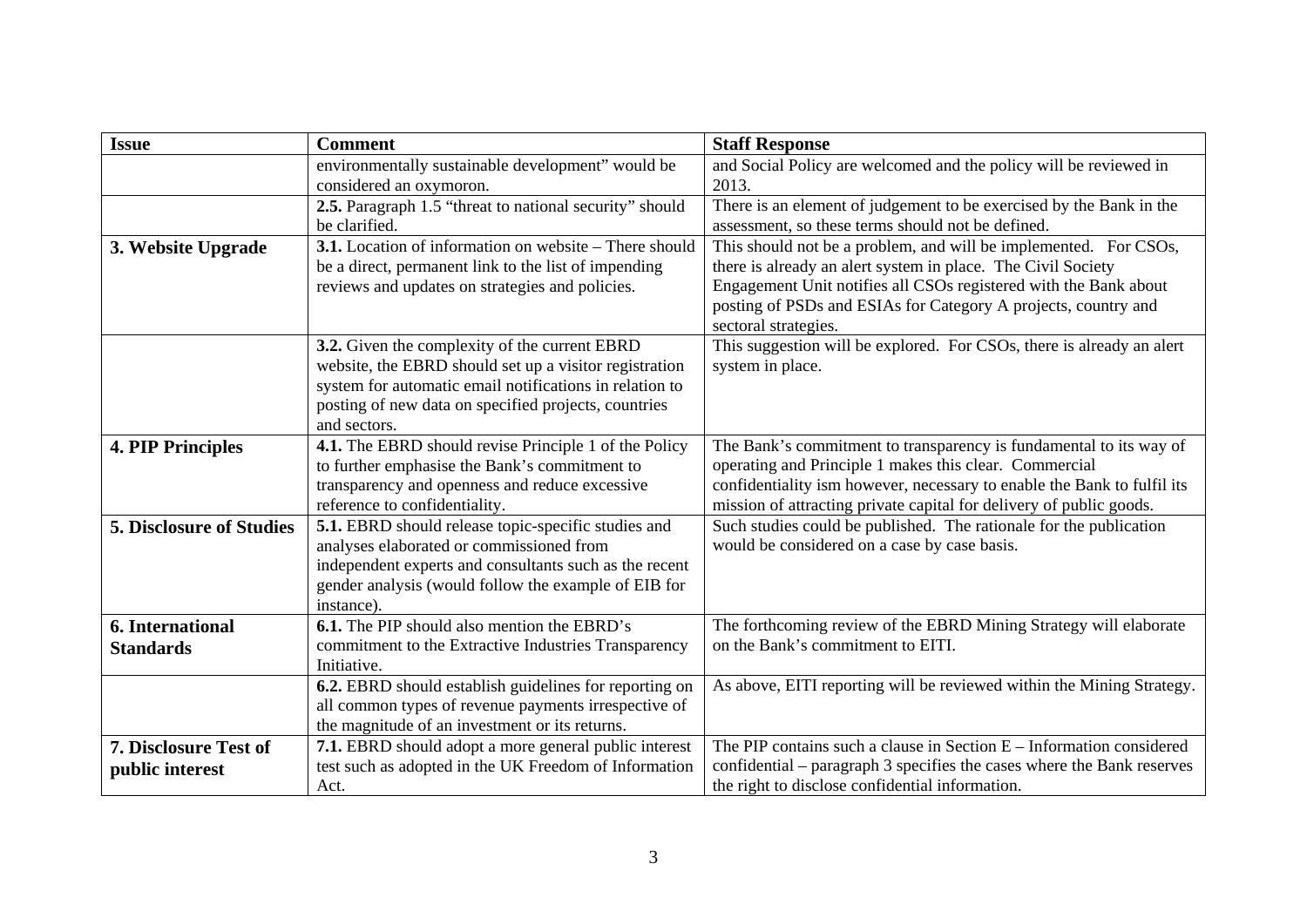| <b>Issue</b>                 | <b>Comment</b>                                                                                                                                                                                                                           | <b>Staff Response</b>                                                                                                                                                                                                                                                                                                                                                                                                                                                                                                                               |
|------------------------------|------------------------------------------------------------------------------------------------------------------------------------------------------------------------------------------------------------------------------------------|-----------------------------------------------------------------------------------------------------------------------------------------------------------------------------------------------------------------------------------------------------------------------------------------------------------------------------------------------------------------------------------------------------------------------------------------------------------------------------------------------------------------------------------------------------|
| <b>8. Accountability NGO</b> | 8.1. EBRD might decide to delegate an NGO to<br>provide information and assistance to anyone seeking<br>information on EBRD, as currently done by World<br>Bank, who cooperates with The International Bank<br>Information Center (BIC). | The EBRD has a dedicated Civil Society Engagement (CSE) Unit<br>which provides information about the EBRD and engages in dialogue<br>with relevant and interested CSOs. The levels of engagement with<br>different CSOs vary. For example, CEE Bankwatch normally serves<br>as a coordinator for CSOs participating at the Civil Society<br>Programme which takes place during the EBRD's Annual Meetings.<br>There are no plans to delegate a CSO for the purpose suggested in the<br>comment.                                                     |
| 9. Integrity                 | <b>9.1.</b> PIP should be supplemented by a provision<br>providing for an anti-corruption hotline.                                                                                                                                       | The Bank had a Hotline from 2002 until the end of 2010 when the<br>service was discontinued. In the 8 years it was in service, the Hotline<br>received less than 10 calls in total, of which less than 5 calls warranted<br>any investigation. In the same period the Bank regularly received, and<br>acted upon, reports of corruption and/or misconduct received by email<br>at compliance@ebrd.com which is accessible on the Bank's internet<br>site home page.                                                                                 |
| 10. Disclosure methods       | 10.1. The EBRD should carefully consider media and<br>NGO networks to disseminate information as in a few<br>cases it failed to inform stakeholders in a timely<br>manner, due to the inappropriate communication<br>channels chosen.    | The EBRD makes direct contact via the Civil Society Engagement<br>(CSE) Unit with national and international civil society organisations<br>and networks, including those who previously participated in the<br>consultation meetings and events and expressed their interest in<br>receiving the information. The CSE Unit regularly provides targeted<br>notifications about the Bank's activities of interest to civil society and<br>encourages CSO networks and local organisations to share<br>information with all other interested parties. |
| 11. Translations             | 11.1. The Russian translation of the PIP should be<br>revised to better reflect the nuances of the English<br>terms used in the specific context.                                                                                        | Russian translations are produced by dedicated staff to a high<br>professional standard. Suggestions for specific wording are<br>welcomed and will be considered by the translation team.                                                                                                                                                                                                                                                                                                                                                           |
|                              | 11.2. Translation of the PIP: clear timeframe should be<br>included.                                                                                                                                                                     | Translations of the PIP will be undertaken on a demand driven basis.                                                                                                                                                                                                                                                                                                                                                                                                                                                                                |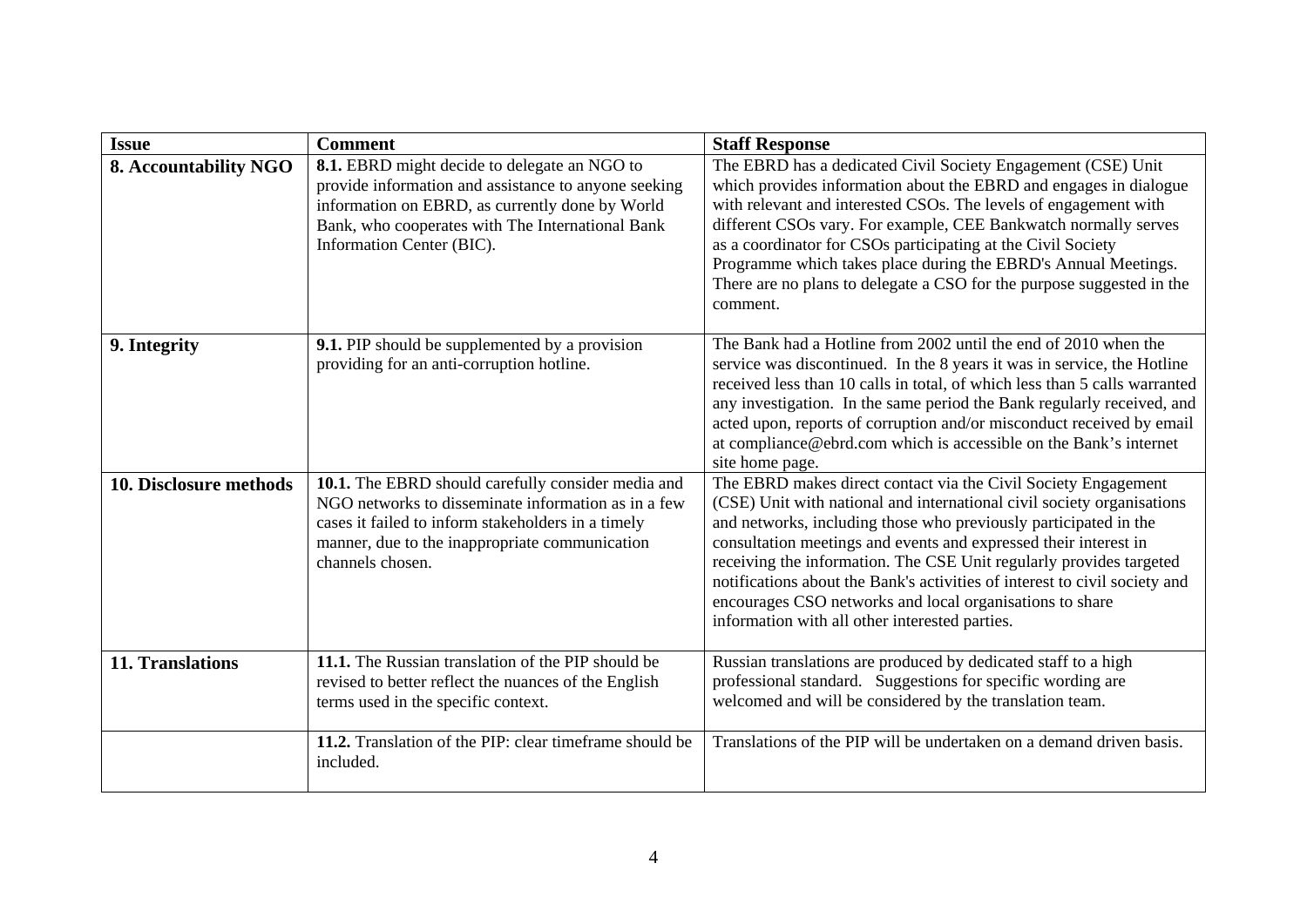| <b>Issue</b>                            | <b>Comment</b>                                                                                                                                                                                                                                                                                                                                                                                                                                                        | <b>Staff Response</b>                                                                                                                                                                                                                                                                                                                                                                                                                                                                                                                                                                                                                                                                                   |
|-----------------------------------------|-----------------------------------------------------------------------------------------------------------------------------------------------------------------------------------------------------------------------------------------------------------------------------------------------------------------------------------------------------------------------------------------------------------------------------------------------------------------------|---------------------------------------------------------------------------------------------------------------------------------------------------------------------------------------------------------------------------------------------------------------------------------------------------------------------------------------------------------------------------------------------------------------------------------------------------------------------------------------------------------------------------------------------------------------------------------------------------------------------------------------------------------------------------------------------------------|
|                                         |                                                                                                                                                                                                                                                                                                                                                                                                                                                                       |                                                                                                                                                                                                                                                                                                                                                                                                                                                                                                                                                                                                                                                                                                         |
|                                         | 11.3. Translation of the ESP: instead "over a number<br>of years" – there should be a clear timeframe included,<br>e.g. over 1 or 2 years.                                                                                                                                                                                                                                                                                                                            | The Environmental and Social Policy was initially published in<br>English and Russian in 2008. Seven additional languages were added<br>in 2009 and three in 2010 (posting of the Polish translation is still<br>pending a quality control review). Further language translations<br>depend on requests from Resident Offices, clients, and civil society.<br>The EBRD very rarely has any feedback (positive or negative) on the<br>availability of the translations in local languages, so it is difficult to<br>justify committing to significant translation costs without<br>demonstrating that it is a useful and usable tool. Further translations<br>will be provided on a demand-driven basis. |
|                                         | 11.4. There should be a clear mechanism and time<br>limits for translation of the PIP Implementation Report<br>into the Bank's official languages and it should be<br>explored whether translation into the languages of<br>other stakeholder countries could be considered.                                                                                                                                                                                          | The Report is not currently translated and feedback is rarely received;<br>it is not clear whether translations are necessary as key users are the<br>Bank's Shareholders.                                                                                                                                                                                                                                                                                                                                                                                                                                                                                                                              |
|                                         | 11.5. The revised version of PIP should specify the<br>exact day of its entry into force.                                                                                                                                                                                                                                                                                                                                                                             | An exact date of entry into force will be provided, as has been done in<br>the case of previous policy revisions.                                                                                                                                                                                                                                                                                                                                                                                                                                                                                                                                                                                       |
| 12. Institutional<br><b>Information</b> | 12.1. Online staff directory or at least emails for point<br>of contact in the ROs should be published.                                                                                                                                                                                                                                                                                                                                                               | Email addressees of Heads of ROs and CSO focal points in the ROs<br>are available on the Civil Society web pages.                                                                                                                                                                                                                                                                                                                                                                                                                                                                                                                                                                                       |
|                                         | 12.2. A list of forthcoming strategy and policy reviews<br>should be regularly updated and posted on website one<br>month in advance.                                                                                                                                                                                                                                                                                                                                 | This will be provided.                                                                                                                                                                                                                                                                                                                                                                                                                                                                                                                                                                                                                                                                                  |
| <b>13. Board Information</b>            | 13.1. Board minutes should include information on<br>votes; updated straight after the Board meetings or<br>should at least not exceed 15 working days from the<br>effective date (currently published with long delay -<br>more than 2 months); transcripts of Board meeting<br>discussions should be released within 30 working days.<br>Release of Board minutes is welcomed as important<br>step towards good governance, yet not enough<br>information is given. | The purpose of Board Minutes is to record the final decision of the<br>Board on a proposal under consideration, and therefore reflect the<br>outcome of the process which is intended to reinforce a consensual<br>approach to decision making.                                                                                                                                                                                                                                                                                                                                                                                                                                                         |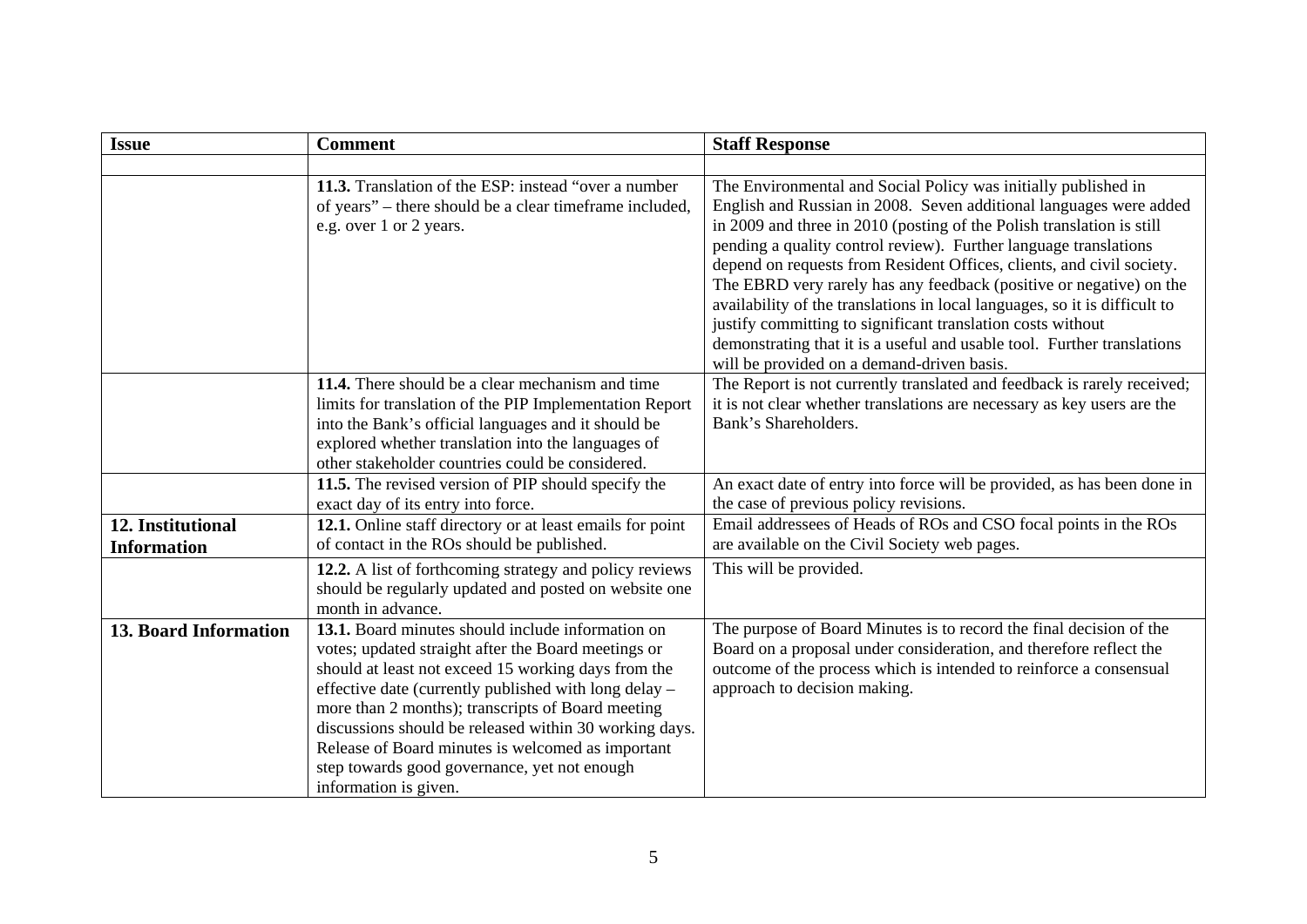| <b>Issue</b>                  | <b>Comment</b>                                                                                     | <b>Staff Response</b>                                                                                                              |
|-------------------------------|----------------------------------------------------------------------------------------------------|------------------------------------------------------------------------------------------------------------------------------------|
|                               | 13.2. A Link to a dedicated webpage with Board                                                     | This will be provided.                                                                                                             |
|                               | Minutes should be created (currently hard to locate).                                              |                                                                                                                                    |
|                               | 13.3. The schedule of EBRD senior management visits                                                | This is not practicable for security and logistical considerations. The                                                            |
|                               | to countries of operations should be published.                                                    | CSE Unit works with Board of Directors' trips to the region of                                                                     |
|                               |                                                                                                    | operations and with management on request to set up meetings in the                                                                |
|                               |                                                                                                    | region with CSOs.                                                                                                                  |
| <b>14. Country Strategies</b> | 14.1. EBRD should introduce Annual Balanced Score                                                  | The Bank does employ scorecards which include significant non-                                                                     |
|                               | Cards for each country of operation, with a strong                                                 | monetary components.                                                                                                               |
|                               | emphasis in those score cards away from simple                                                     |                                                                                                                                    |
|                               | monetary calculations, towards measuring the<br>contribution made towards sustainable development. |                                                                                                                                    |
|                               | 14.2. EBRD should publish aggregated promotion data                                                | This information cannot be made public since it is personal data.                                                                  |
|                               | for decision makers, linked to the results of Balance                                              |                                                                                                                                    |
|                               | Score Cards for countries/ business units in which the                                             |                                                                                                                                    |
|                               | team member has responsibility.                                                                    |                                                                                                                                    |
|                               | 14.3. Draft country strategies should be translated into                                           | The translation of draft country strategies into local languages is seen                                                           |
|                               | local languages; CS should include an Action Plan for                                              | as an important step in enhancing outreach to local communities, and                                                               |
|                               | their implementation; translation of approved strategies                                           | the Bank believes that this should be accommodated on a phased                                                                     |
|                               | within 3 months.                                                                                   | basis. Country strategies are not business plans but are intended to                                                               |
|                               |                                                                                                    | provide guidance and a set of operational priorities and parameters for                                                            |
|                               |                                                                                                    | banking operations in the relevant country. The EBRD, as a private-                                                                |
|                               |                                                                                                    | sector orientated MDB, must take account of market realities and                                                                   |
|                               |                                                                                                    | respond to demand from clients, which make Action Plans                                                                            |
|                               |                                                                                                    | incompatible with its operations. Where feasible, such as in the                                                                   |
|                               |                                                                                                    | sustainable energy sector, an annex is provided, detailing timelines<br>and business volumes and ways in which the Bank intends to |
|                               |                                                                                                    | cooperate with the national authorities to put in place an adequate                                                                |
|                               |                                                                                                    | framework to promote investment in energy saving technology across                                                                 |
|                               |                                                                                                    | relevant sectors.                                                                                                                  |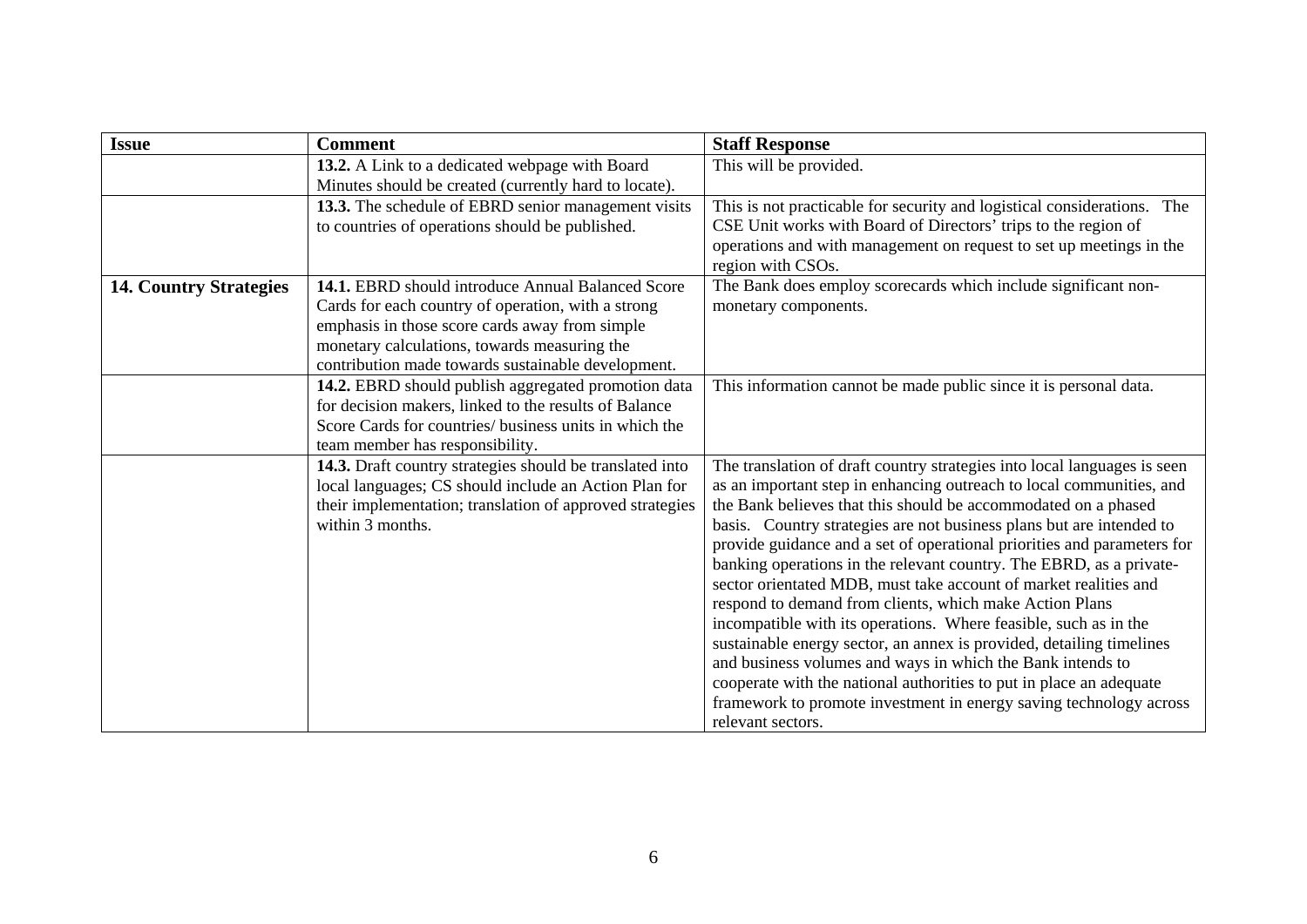| <b>Issue</b> | <b>Comment</b>                                                                                                                                                                                                                                       | <b>Staff Response</b>                                                                                                                                                                                                                                                                                                                                                                                                                                                                                                                                                              |
|--------------|------------------------------------------------------------------------------------------------------------------------------------------------------------------------------------------------------------------------------------------------------|------------------------------------------------------------------------------------------------------------------------------------------------------------------------------------------------------------------------------------------------------------------------------------------------------------------------------------------------------------------------------------------------------------------------------------------------------------------------------------------------------------------------------------------------------------------------------------|
|              | 14.4. It would be useful not only to provide and<br>translate the draft country strategies in the national<br>languages but also the respective comments received.                                                                                   | Alongside final country strategies, available in English and relevant<br>national languages, the Bank publishes a Summary of public<br>comments and staff responses, which is currently only available in<br>English. Consideration will be given to translating the summaries into<br>relevant national languages.                                                                                                                                                                                                                                                                |
|              | 14.5. PIP should contain a clause on the procedure for<br>informing NGOs participating in the consultation<br>process.                                                                                                                               | A procedure is already in place. As soon as a draft country strategy or<br>policy is published on the Bank's website, CSE Unit informs national<br>and international NGOs and other civil society organisations about the<br>start of consultation process via email notifications. The notifications<br>contain information about the location of the draft document on the<br>website, deadline for public comments and additional opportunities for<br>CSOs to comment, such as consultation workshops/dedicated<br>meetings with staff (if applicable).                        |
|              | 14.6. PIP should contain a clause that the Bank will<br>encourage the country concerned to hold public<br>consultations on the draft strategy and give evidence of<br>such consultations.                                                            | The CSE Unit has encouraged Heads of ROs to hold consultation<br>workshops with civil society on selected CSs. In the 2008-2010<br>consultation period, workshops took place in Belarus, Croatia,<br>Mongolia, Kazakhstan, Tajikistan, Turkmenistan and Russia (St<br>Petersburg). Summaries of such consultations were included in the<br>Reports on the Invitation to Comment.                                                                                                                                                                                                   |
|              | 14.7. A quasi two stage consultation process on draft<br>policies should be established – full two stages<br>consultation process should be incorporated into policy<br>reviews and the final draft should be disclosed 10 days<br>before the Board. | A two stage consultation process is already in place for some Policies<br>and Strategies. The conduct of the consultation process for those<br>policies falling within the ambit of 2.3.1 should be left to the<br>discretion of the Bank/responsible department.                                                                                                                                                                                                                                                                                                                  |
|              | 14.8. Public comments should be disclosed in their<br>original form in the course of strategy/policy review;<br>management responses should be disclosed before the<br>Board approval.                                                               | The current practice is to disclose a summary of public comments<br>received in the Report on the Invitation to Comments, and where<br>possible, reports contain an Annex with public comments in their<br>original form. Many comments are repetitive, and it is useful to group<br>them by topic and respond to all the comments regarding that topic. It<br>is not clear what the benefit would be to uniformly publish public<br>comments in their original form, given the likelihood of repetition and<br>submissions in various languages. Comments and staff responses are |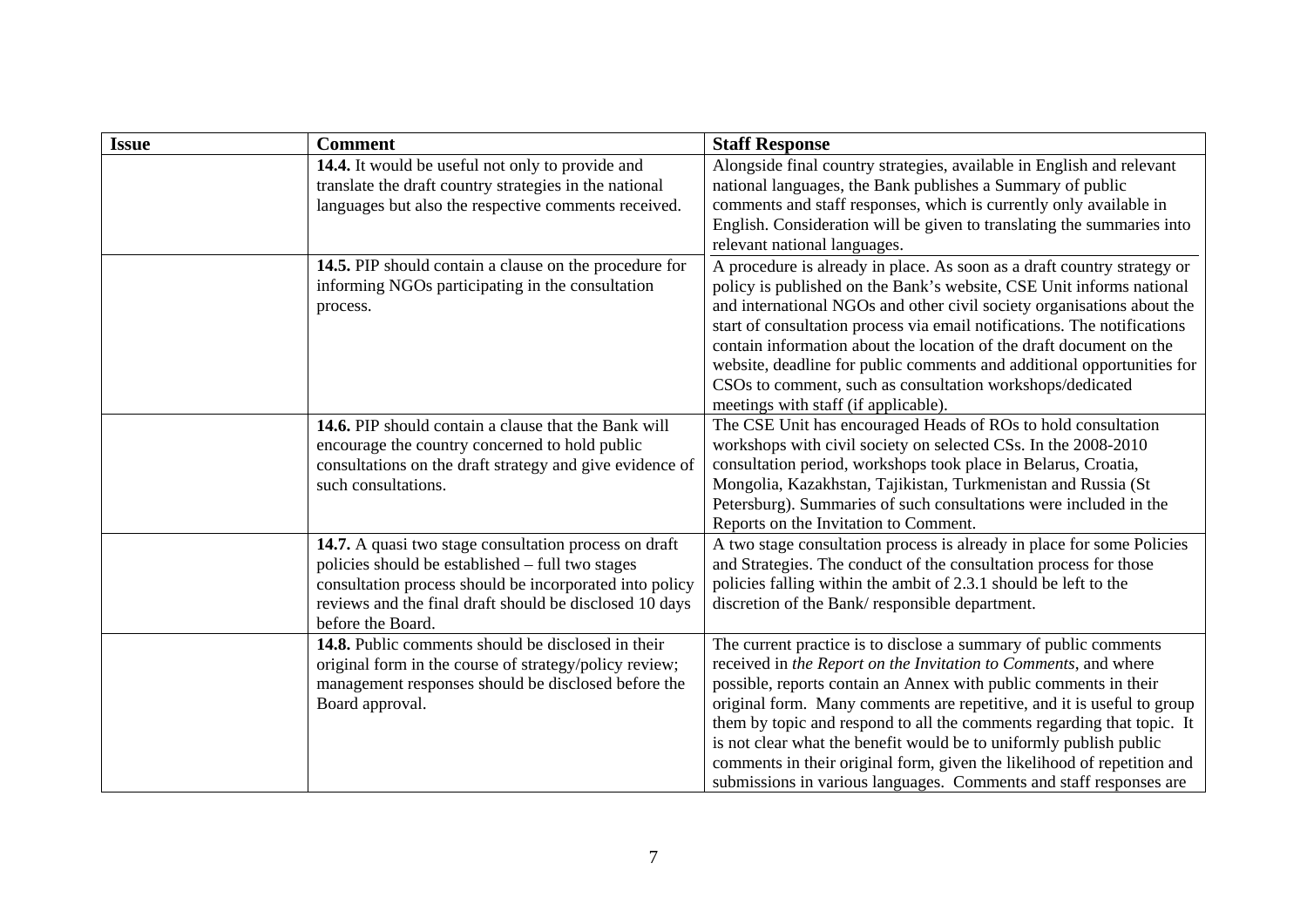| <b>Issue</b>                                   | <b>Comment</b>                                                                                                                                                                                                                                                            | <b>Staff Response</b>                                                                                                                                                                                                                                                                                                                                                                                                                                       |
|------------------------------------------------|---------------------------------------------------------------------------------------------------------------------------------------------------------------------------------------------------------------------------------------------------------------------------|-------------------------------------------------------------------------------------------------------------------------------------------------------------------------------------------------------------------------------------------------------------------------------------------------------------------------------------------------------------------------------------------------------------------------------------------------------------|
|                                                |                                                                                                                                                                                                                                                                           | posted following Board consideration.                                                                                                                                                                                                                                                                                                                                                                                                                       |
| 15. Website Archive                            | 15.1. An online policy archive containing old policies<br>and strategies should be established.                                                                                                                                                                           | An archive section containing earlier policies and strategies will be<br>provided on the Bank's website.                                                                                                                                                                                                                                                                                                                                                    |
| <b>16. Project Summary</b><br><b>Documents</b> | 16.1. PSDs should be reviewed/updated on an annual<br>basis.                                                                                                                                                                                                              | The resource implications of this suggestion are considerable. The<br>current portfolio is over 1000 projects and rising.                                                                                                                                                                                                                                                                                                                                   |
|                                                | 16.2. Bank equity projects - PSDs should list the<br>Bank's exit strategy from the project                                                                                                                                                                                | This would be commercially sensitive and therefore not appropriate.                                                                                                                                                                                                                                                                                                                                                                                         |
|                                                | 16.3. PSD should be disclosed after the Initial Review<br>for Category B projects - more consistent approach to<br>stakeholders engagement.                                                                                                                               | Category B projects differ greatly: some are simple, straightforward<br>projects with few stakeholders affected, and others are very complex<br>and have impacts on local communities and the environment over an<br>extended period of time, so much more needs to be done in terms of<br>information and communication. PSDs cannot be released following<br>Initial Review, as that is the start of due diligence and the acquisition<br>of information. |
|                                                | 16.4. Translated PSDs should bear the same amount of<br>information as English originals and should be<br>routinely updated                                                                                                                                               | Every effort will be made to ensure that translated PSDs will contain<br>the same information as the original version in English.                                                                                                                                                                                                                                                                                                                           |
|                                                | 16.5. PSDs should include more information about the<br>environmental aspects of the project.                                                                                                                                                                             | The current practice is to provide several paragraphs about the<br>environmental and social impacts of the project and a summary of<br>mitigation measures agreed. The client on all Category A and<br>normally on Category B projects will be disclosing additional<br>information locally.                                                                                                                                                                |
|                                                | 16.6. The published PSDs should be supplemented by<br>justifications for the approval of projects.                                                                                                                                                                        | Projects are approved because they meet the core principles of the<br>EBRD. PSDs also contain information on transition impact.                                                                                                                                                                                                                                                                                                                             |
|                                                | 16.7. For projects where approval is not sought from<br>the Board of Directors but is provided under delegated<br>approval, a PSD should be prepared and published in<br>the same manner as for other projects requiring Board<br>of Directors' approval. (Section 3.1.2) | PSDs for projects under delegated approval will be prepared when<br>they are environmentally or socially sensitive.                                                                                                                                                                                                                                                                                                                                         |
|                                                | 16.8. Derogations to the timely release of PSDs should<br>be abandoned, since the public should be informed                                                                                                                                                               | These are in fact deferrals, rather than derogations. It is proposed that<br>the Policy wording be changed accordingly.                                                                                                                                                                                                                                                                                                                                     |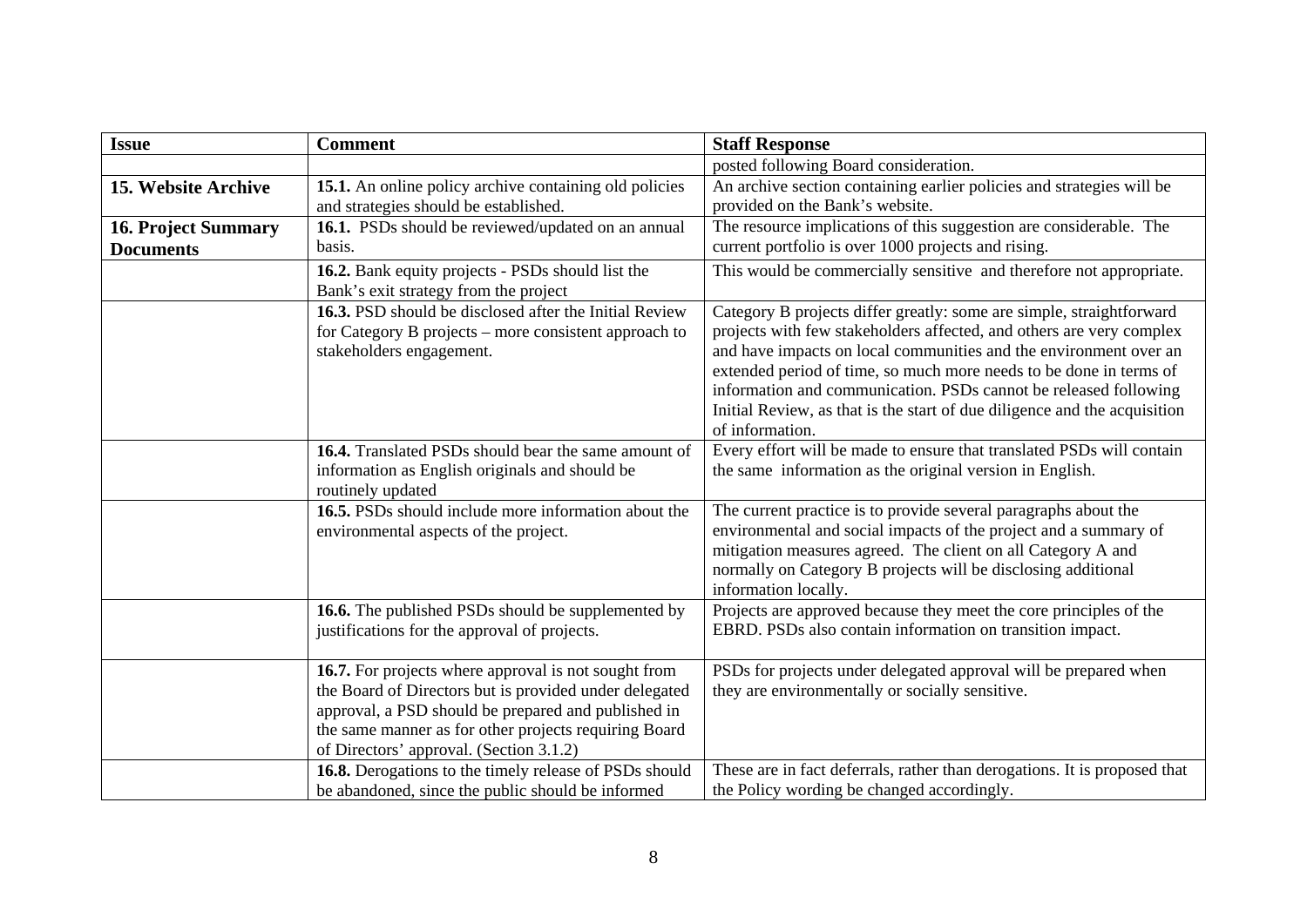| <b>Issue</b>            | <b>Comment</b>                                                                                                                                                                            | <b>Staff Response</b>                                                                                                                                                                                                                                                                                                                                                                                                                                                                                                                                                                                                                                                                                                                                                                                                         |
|-------------------------|-------------------------------------------------------------------------------------------------------------------------------------------------------------------------------------------|-------------------------------------------------------------------------------------------------------------------------------------------------------------------------------------------------------------------------------------------------------------------------------------------------------------------------------------------------------------------------------------------------------------------------------------------------------------------------------------------------------------------------------------------------------------------------------------------------------------------------------------------------------------------------------------------------------------------------------------------------------------------------------------------------------------------------------|
|                         | about substantial changes to the project and should be<br>given the opportunity and the time to study and discuss<br>these changes (Section 3.1.7).                                       |                                                                                                                                                                                                                                                                                                                                                                                                                                                                                                                                                                                                                                                                                                                                                                                                                               |
|                         | 16.9. PSDs should be provided in two versions: A<br>technical document and one for the general public in<br>plain language, describing the potential environmental<br>and social risks.   | There are resource constraints for producing different versions of<br>PSDs. Additional information is released locally on environmental<br>and social aspects of Category A and most Category B projects, in<br>accordance with the Environmental and Social Policy. Regular<br>reporting to the public is also encouraged, and required at least<br>annually.                                                                                                                                                                                                                                                                                                                                                                                                                                                                |
|                         | 16.10 Derogations to timely release of PSD: More<br>details about derogation to be reflected in PIP<br>Implementation report (full names of projects as well<br>as reason for derogation) | The PIP Implementation Report will provide aggregate data on PSDs<br>released on the regular schedule and the deferred schedule, and will<br>provide more details.                                                                                                                                                                                                                                                                                                                                                                                                                                                                                                                                                                                                                                                            |
| 17. Project Information | 17.1. Board reports for private sector projects should<br>be publicly available.                                                                                                          | These are internal documents, often with commercially confidential<br>and market-sensitive information.                                                                                                                                                                                                                                                                                                                                                                                                                                                                                                                                                                                                                                                                                                                       |
|                         | 17.2. The Bank should disclose the Environmental and<br>Social Action Plans or should keep an overview and<br>disclose in cases of significant public interest.                           | The requirement in the Environmental and Social Policy (2008) is that<br>Category A projects disclose ESAPs and that Category B projects<br>disclose a summary of the ESAP. The EBRD has a philosophy that<br>disclosure of project information should be primarily the<br>responsibility of the client, and that this helps them to identify<br>stakeholders, engage with them, manage information flow, and handle<br>complaints. They have real-time information about a project and we<br>want them to develop the transparency and accountability appropriate<br>for their project. If members of civil society do not believe that<br>disclosure according to EBRD requirements has happened with regard<br>to a particular project, they should contact<br>environmentandsocial@ebrd.com and the EBRD can investigate. |
|                         | 17.3. The Bank should routinely disclose AERs as<br>stand-alone documents and linked from the project's                                                                                   | As above, the EBRD would like the client to develop the capacity to<br>manage stakeholder engagement in a meaningful way and have them                                                                                                                                                                                                                                                                                                                                                                                                                                                                                                                                                                                                                                                                                        |
|                         | PSD.                                                                                                                                                                                      | take the responsibility for disclosure.                                                                                                                                                                                                                                                                                                                                                                                                                                                                                                                                                                                                                                                                                                                                                                                       |
|                         | 17.4. This section should include a detailed list of                                                                                                                                      | For Category A projects, the EBRD will consider listing the                                                                                                                                                                                                                                                                                                                                                                                                                                                                                                                                                                                                                                                                                                                                                                   |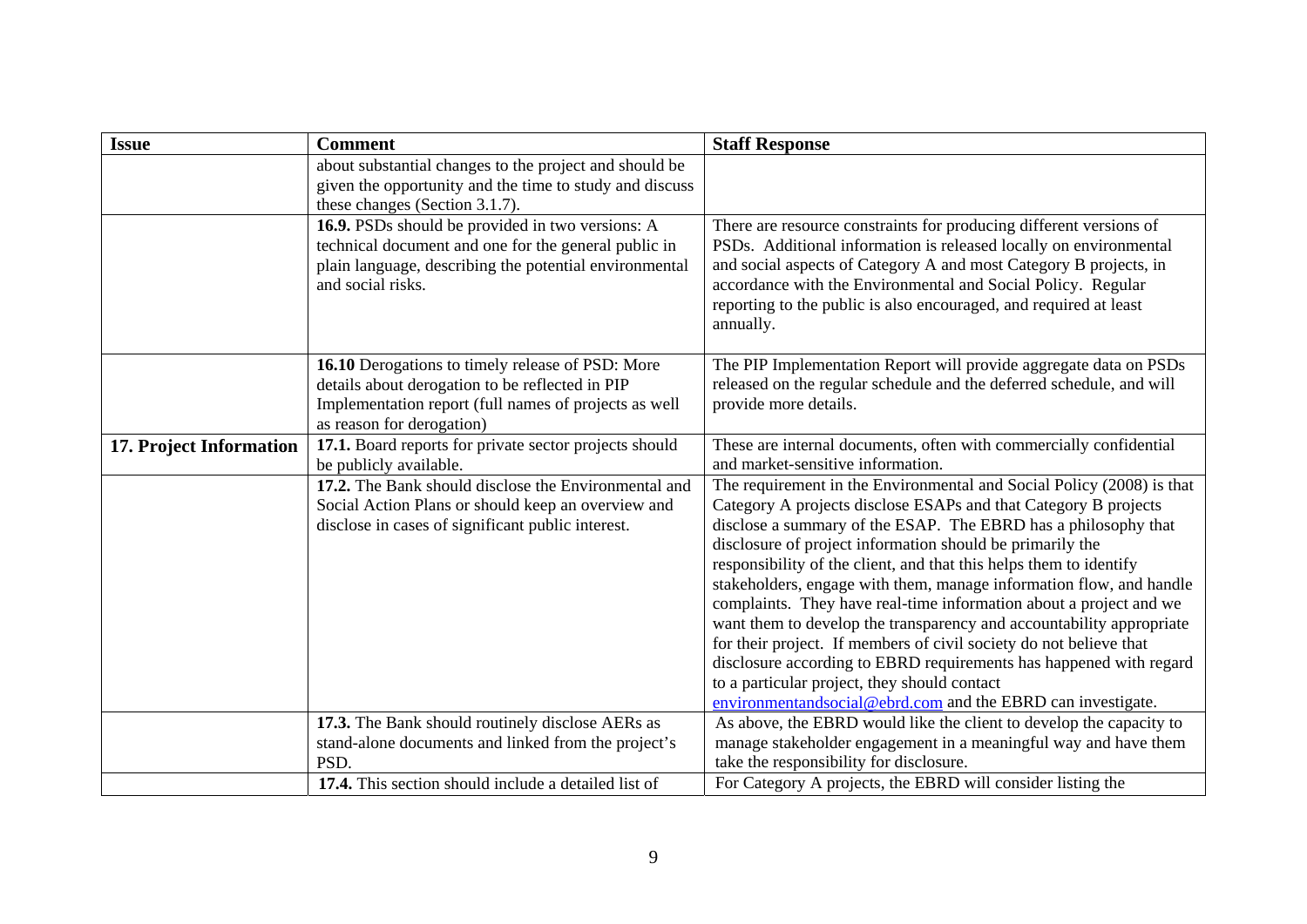| <b>Issue</b> | <b>Comment</b>                                                                                                                                                                                      | <b>Staff Response</b>                                                                                                                                                                                                                                                                                                                                                                                                                                                            |
|--------------|-----------------------------------------------------------------------------------------------------------------------------------------------------------------------------------------------------|----------------------------------------------------------------------------------------------------------------------------------------------------------------------------------------------------------------------------------------------------------------------------------------------------------------------------------------------------------------------------------------------------------------------------------------------------------------------------------|
|              | EBRD documents accessible to public (RO to hold<br>copies of EIA, ESAP, ESAP Implementation Reports).                                                                                               | documents that comprise the ESIA Disclosure Package on the ESIA<br>webpage.                                                                                                                                                                                                                                                                                                                                                                                                      |
|              | 17.5. ESIAs should be posted on the EBRD website.                                                                                                                                                   | In most cases, EBRD clients do post the ESIAs on their website, and<br>the EBRD ESIA webpage then contains a link to the relevant<br>documents. As above, the EBRD wants to build client capacity to<br>understand that disclosing environmental and social information and<br>engaging with stakeholders is a normal business practice.                                                                                                                                         |
|              | 17.6. PIP should contain a clause that the client will be<br>liable for non-compliance with the requirement to<br>disclose the project-related info.                                                | This possibility is provided through the PCM. The EBRD's Project<br>Complaint Mechanism (PCM) states in the Definitions section that<br>"the project specific provisions of the EBRD Public Information<br>Policy may be subject of a complaint"; i.e., a Compliance Review.<br>The PIP 2008 states in F7 that the PIP is subject to the Independent<br>Recourse Mechanism (now replaced by the PCM) and a compliance<br>complaint is possible on project-specific requirements. |
|              | 17.7. If project information is required by EBRD from<br>the client in order to qualify for EBRD support, then<br>the EBRD should also make that information directly<br>available (Section 3.4.3). | As above, with regard to environmental and social information.                                                                                                                                                                                                                                                                                                                                                                                                                   |
|              | 17.8. Public Information Policy disclosure timeframes<br>should be based on the potential project risk and not on<br>whether they are private- or public-sector projects.                           | Request noted, will be taken into account in the 2013 review.                                                                                                                                                                                                                                                                                                                                                                                                                    |
|              | 17.9. EBRD should disclose clients' community<br>engagement documents, affected community support<br>for sensitive projects and proposed mitigation<br>measures.                                    | The EBRD will consider posting the Stakeholder Engagement Plans<br>for Category A projects on the project's ESIA page. The EBRD will<br>also consider linking to clients' websites on project contact<br>information.                                                                                                                                                                                                                                                            |
|              | 17.10. PIP should require project-level disclosure of<br>project's transition impact in order to be able to<br>demonstrate EBRD's added value.                                                      | Information on transition impact at the project level is already<br>available in PSDs. The EBRD will provide annual information at the<br>portfolio level on the transition impact of projects, which will include<br>aggregate results on transition impact ratings and risks for both the<br>flow of new projects and the stock. Similar information disaggregated<br>by sector and by region will also be provided. This reporting will be                                    |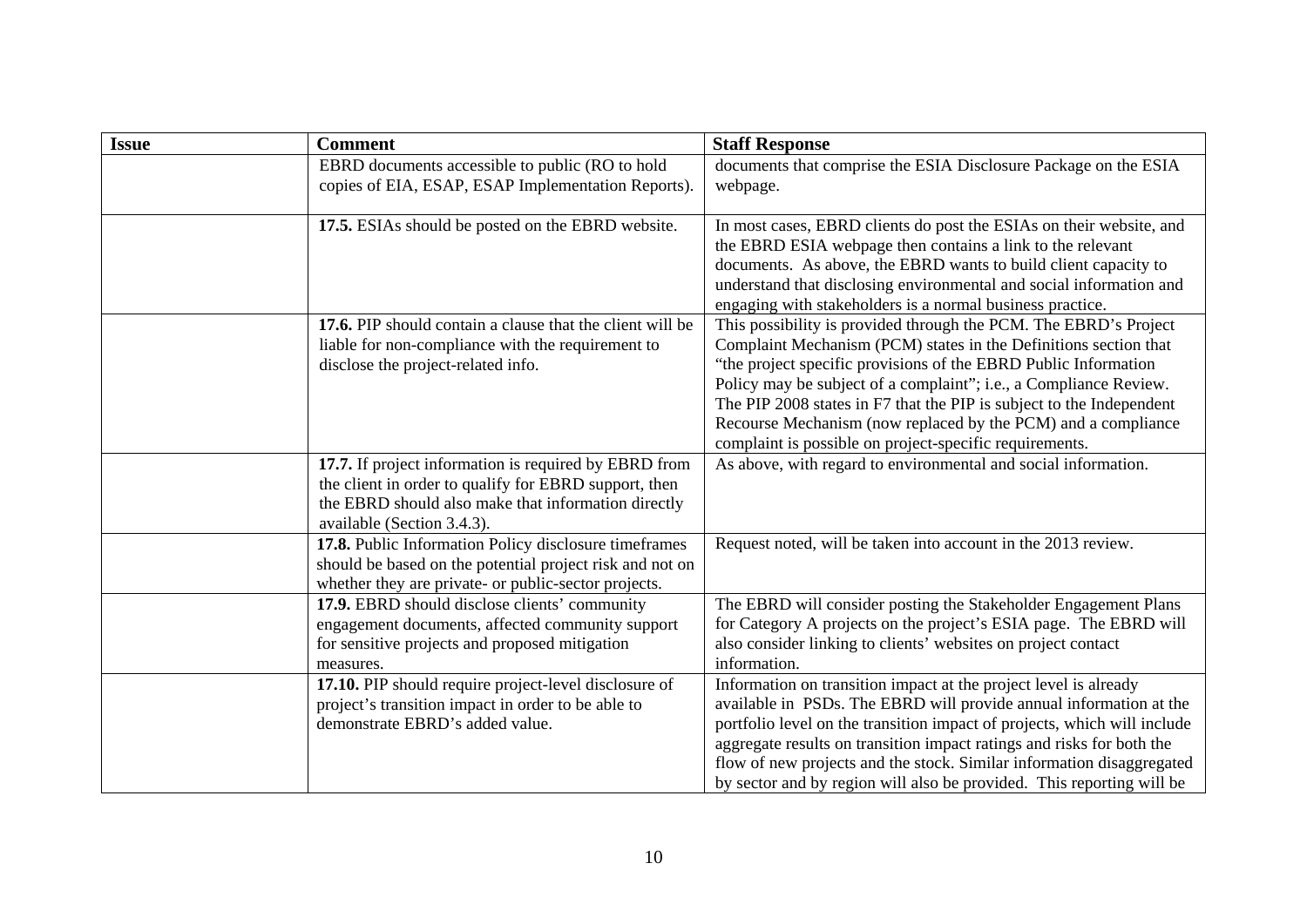| <b>Issue</b>                  | <b>Comment</b>                                                                                                                                                                                                                                                                                                                                                      | <b>Staff Response</b>                                                                                                                                                                                                                                                       |
|-------------------------------|---------------------------------------------------------------------------------------------------------------------------------------------------------------------------------------------------------------------------------------------------------------------------------------------------------------------------------------------------------------------|-----------------------------------------------------------------------------------------------------------------------------------------------------------------------------------------------------------------------------------------------------------------------------|
|                               |                                                                                                                                                                                                                                                                                                                                                                     | made in the annual PIP Implementation Report.'                                                                                                                                                                                                                              |
|                               | 17.11. EBRD should disclose qualitative, independent<br>evaluation of FI activities to increase accountability<br>and assess the extent to which the EBRD is achieving<br>its stated goals with FI projects.                                                                                                                                                        | EvD special studies are public, including in FI area.                                                                                                                                                                                                                       |
|                               | 17.12. The PIP should specify the responsibilities of<br>client's subcontractors in relation to the community<br>engagement.                                                                                                                                                                                                                                        | Contractor management, with regard to environmental, social, health<br>and safety requirements is covered in the Environmental and Social<br>Policy.                                                                                                                        |
|                               | 17.13. Dissemination of information about projects<br>with significant environmental and social impacts does<br>not take place in the initial application stage, but only<br>later when its implementation has already progressed.<br>The Bank should undertake efforts to involve the<br>public in the decision-making process actively and in a<br>timely manner. | Projects come to the EBRD at different stages, some at an early stage,<br>and others well advanced. During the early part of the appraisal<br>process, EBRD is gathering and reviewing information and is not in a<br>position to summarise issues and mitigation measures. |
|                               | 17.14. Regarding the responsibility of the clients on<br>disclosure of project information, the PIP should<br>clearly state disclosure requirements and possible<br>sanctions for non-compliance (Section 3.4.3).                                                                                                                                                   | The client's disclosure requirements are set out in the Environmental<br>and Social Policy. The Public Information Policy deals with the<br>EBRD's disclosure requirements.                                                                                                 |
|                               | 17.15. The Bank should also consult public and<br>affected communities on the categorisation of the<br>projects.                                                                                                                                                                                                                                                    | This is an Environmental and Social Policy issue.                                                                                                                                                                                                                           |
| <b>18. Cancelled Projects</b> | 18.1. For cancelled, rejected or inactive projects, the<br>website should include a separate page for posting<br>these projects (for the last 5-10 years)                                                                                                                                                                                                           | The Bank cannot provide information from a company with which it<br>has had no relationship, or no longer has a relationship.                                                                                                                                               |
| 19. Evaluation                | 19.1. In the case of high profile projects there can be<br>no question of making an exception and preventing<br>access to EvD reports. This clause should be deleted<br>from the PIP. (Section 4.2)                                                                                                                                                                 | EvD continues to believe that there can be strong justification for non-<br>disclosure in limited specific cases.                                                                                                                                                           |
|                               | 19.2. Since the information constituting commercial<br>secrets will be excluded from the documents to begin                                                                                                                                                                                                                                                         | EvD continues to believe that removing the names of clients helps to<br>ensure confidentiality.                                                                                                                                                                             |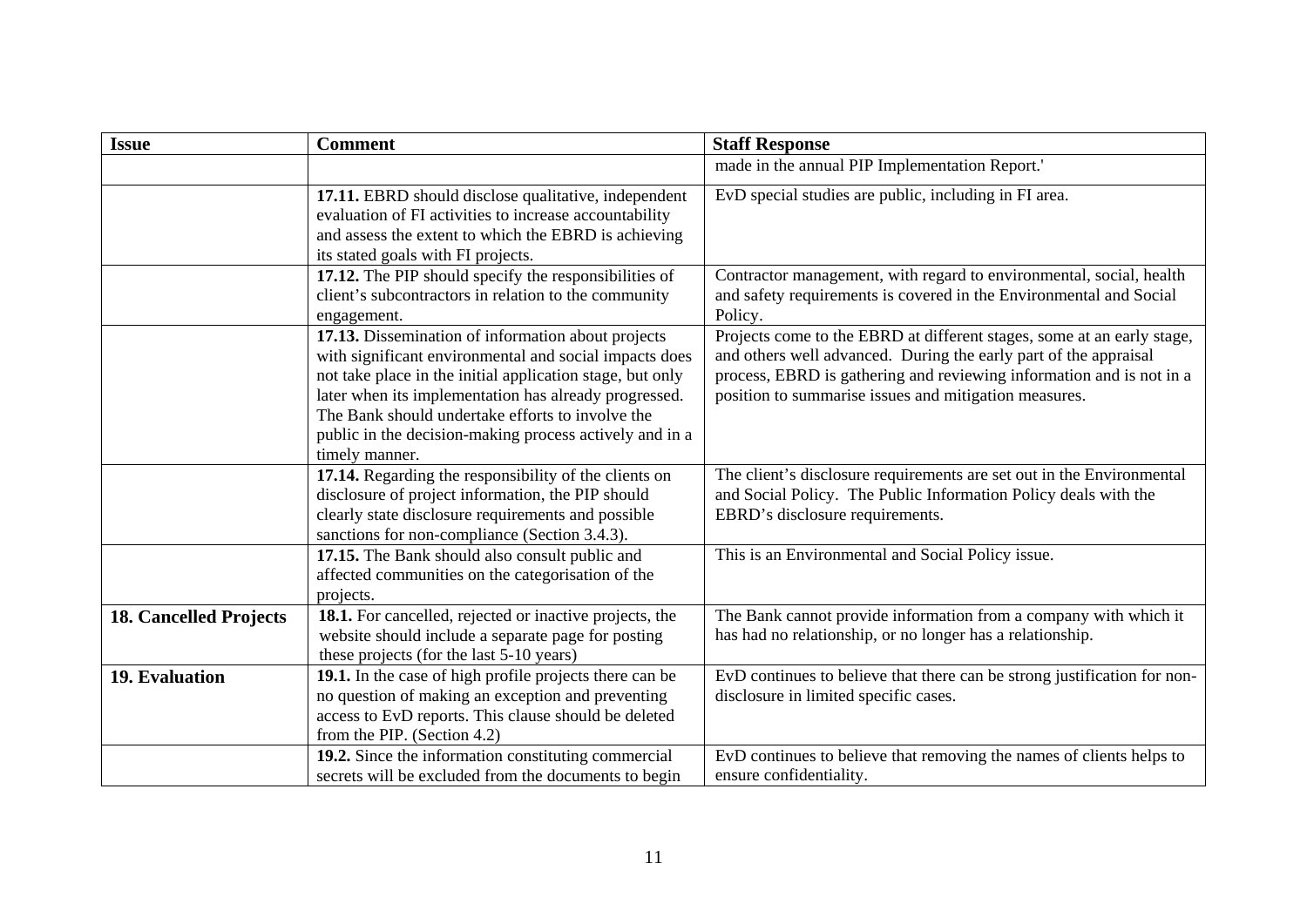| <b>Issue</b>                  | <b>Comment</b>                                                                                        | <b>Staff Response</b>                                                                                                                        |
|-------------------------------|-------------------------------------------------------------------------------------------------------|----------------------------------------------------------------------------------------------------------------------------------------------|
|                               | with, there is no need to remove the names of client                                                  |                                                                                                                                              |
|                               | companies, and the second sentence should therefore                                                   |                                                                                                                                              |
|                               | be deleted. (Section 4.2.4)                                                                           |                                                                                                                                              |
|                               | 19.3. OPER reports should be disclosed within 6                                                       | OPER reports, edited for confidentiality, are normally disclosed                                                                             |
|                               | months from the evaluation mission.                                                                   | within 6 months of completion and distribution to the Board.                                                                                 |
|                               | 19.4. The EvD should address this and similar                                                         | EvD reports are subject to the same confidentiality restrictions as<br>those placed on the Bank, therefore EvD only releases generic data in |
|                               | disclosure issues in the context of a forthcoming                                                     |                                                                                                                                              |
|                               | overall review of the Bank's Evaluation Policy. Any                                                   | its reports.                                                                                                                                 |
|                               | changes arising from this should be incorporated into<br>the PIP at the next PIP review in two years. |                                                                                                                                              |
|                               | 19.5. Documents produced by EvD should be released                                                    | See answer above.                                                                                                                            |
|                               | without confidentiality exceptions.                                                                   |                                                                                                                                              |
| 20. Benchmarking              | 20.1. There is a need for EBRD to consult with World                                                  | The EBRD undertook a benchmarking exercise as part of the PIP                                                                                |
|                               | Bank and IFC as EBRD is way behind some of these                                                      | review.                                                                                                                                      |
|                               | IFIs' policies: requirement for the client to disclose                                                |                                                                                                                                              |
|                               | environmental & social impact of projects and the                                                     | For Category A projects, the EBRD will consider including the                                                                                |
|                               | inclusion of a public consultation plan (PCP) as well as                                              | Stakeholder Engagement Plan and Environmental and Social Action                                                                              |
|                               | a risk management plan into PSDs.                                                                     | Plan on the EBRD website, along with the non-technical summary.                                                                              |
| 21. Delegated Approval        | 21.1. Regarding projects that receive delegated                                                       | At present, it is envisaged that the Environmental and Sustainability                                                                        |
|                               | approval, the PIP does not clearly state how and who                                                  | Department will advise management if there are significant                                                                                   |
|                               | will evaluate whether a project will have significant                                                 | environmental and social issues and a PSD needs to be prepared for                                                                           |
|                               | environmental or social impact.                                                                       | projects subject to delegated approval.                                                                                                      |
| 22. Editorial                 | 22.1. There is a need to clarify in the PIP whether                                                   | Agreed.                                                                                                                                      |
|                               | document deadlines are either working days or                                                         |                                                                                                                                              |
|                               | calendar days.                                                                                        |                                                                                                                                              |
| 23. Accountability and        | 23.1. Annual Anti-Corruption reports should include                                                   | This information is already provided in the Bank's Annual Anti-                                                                              |
| Governance-related            | general information on allegations of fraud and                                                       | Corruption Report to the extent permitted by the relevant underlying                                                                         |
| information                   | corruption filed against EBRD staff or operations, their                                              | Bank policy.                                                                                                                                 |
|                               | current review status, key findings of investigation,                                                 |                                                                                                                                              |
|                               | description of how it was addressed.                                                                  |                                                                                                                                              |
| 24. Section E:                | 24.1. The Bank should form a list of information which                                                | As above, there are occasions when any category of information could                                                                         |
| <b>Information considered</b> | cannot be confidential (e.g. environmental and social).                                               | be confidential, for example, details of compensation for individual                                                                         |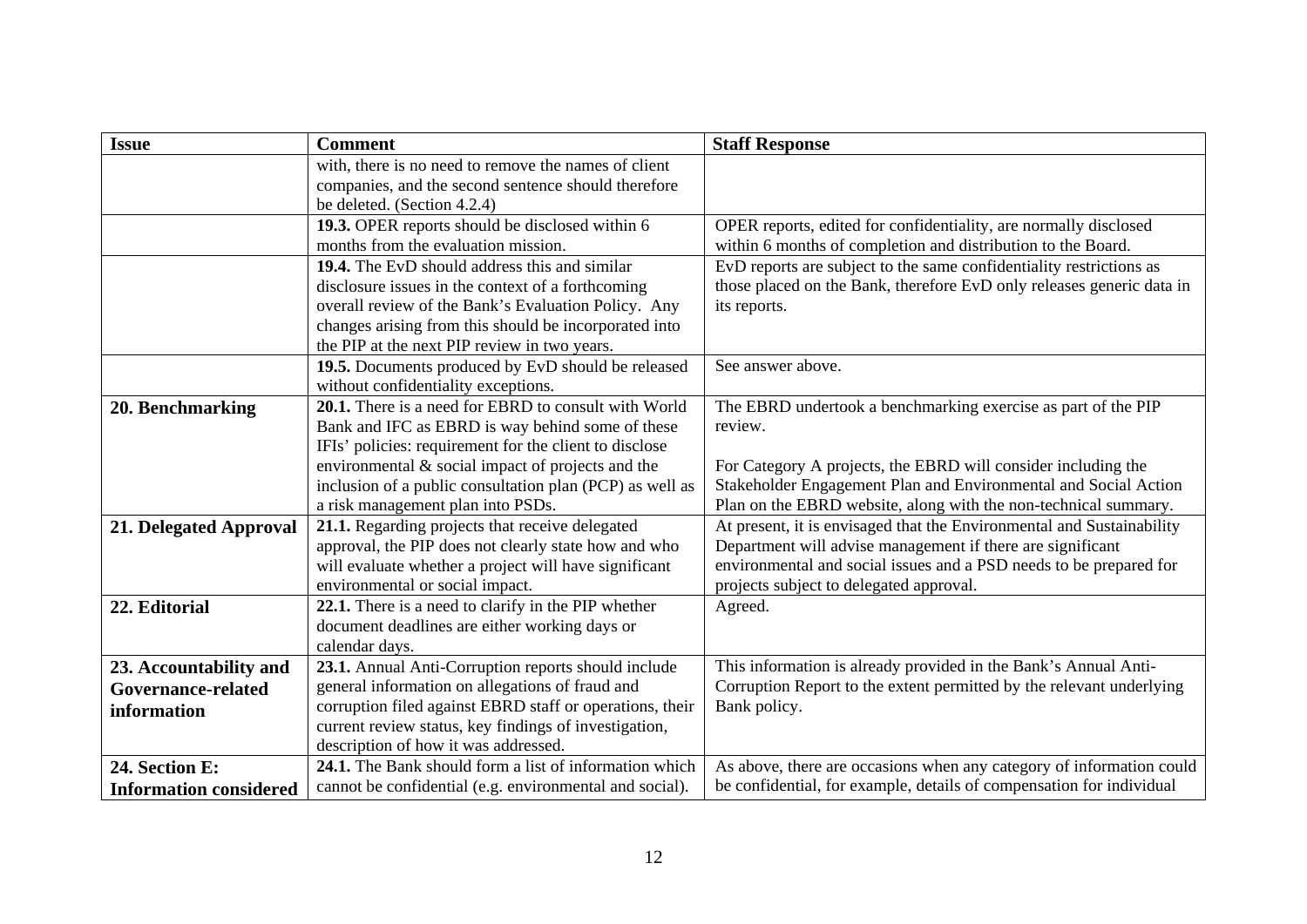| <b>Issue</b>                                                                                     | <b>Comment</b>                                                                                                                                                                                                                                                                                                                                                                                                                                                                                                                                             | <b>Staff Response</b>                                                                                                                                                                                                                                                                                                                                                                                                       |
|--------------------------------------------------------------------------------------------------|------------------------------------------------------------------------------------------------------------------------------------------------------------------------------------------------------------------------------------------------------------------------------------------------------------------------------------------------------------------------------------------------------------------------------------------------------------------------------------------------------------------------------------------------------------|-----------------------------------------------------------------------------------------------------------------------------------------------------------------------------------------------------------------------------------------------------------------------------------------------------------------------------------------------------------------------------------------------------------------------------|
| confidential                                                                                     |                                                                                                                                                                                                                                                                                                                                                                                                                                                                                                                                                            | households on resettlement, locations of sacred cultural heritage sites,<br>etc.                                                                                                                                                                                                                                                                                                                                            |
|                                                                                                  | 24.2. The role of copyright as a reason to justify the<br>denial of information should be clarified.                                                                                                                                                                                                                                                                                                                                                                                                                                                       | EBRD does not own information provided to it by third parties for the<br>purposes of project appraisal or monitoring. The requirements for<br>client disclosure are in the Environmental and Social Policy.                                                                                                                                                                                                                 |
|                                                                                                  | 24.3. Subsection E. may limit other PIP provisions: It<br>would be reasonable if the Bank demands client<br>agreement on EBRD's confidentiality policies<br>harmonized with the Aarhus Convention.                                                                                                                                                                                                                                                                                                                                                         | EBRD is not a signatory to the Aarhus Convention and does not<br>assume the role of an authority with regard to provision of<br>information.                                                                                                                                                                                                                                                                                |
|                                                                                                  | 24.4. The reference to the Aarhus Convention is<br>entirely missing from this section (Section E) of the<br>PIP.                                                                                                                                                                                                                                                                                                                                                                                                                                           | As above.                                                                                                                                                                                                                                                                                                                                                                                                                   |
|                                                                                                  | 24.5. EBRD policy on ethics for staff should also be<br>accessible to CSOs. Furthermore, there should be a<br>special recourse mechanism in the PIP covering<br>misbehaviour of EBRD staff (Section 1.9).                                                                                                                                                                                                                                                                                                                                                  | The Bank's Codes of Conduct are available on the Bank's internet<br>site. Under the terms of the Bank's Conduct and Disciplinary Rules<br>and Procedures, the President may, subject to obtaining the necessary<br>waiver of applicable immunities, authorise disclosure of the findings<br>in disciplinary matters to parties outside the Bank should he conclude<br>that such disclosure is in the interests of the Bank. |
|                                                                                                  | 24.6. Par.1.7. Information about tenders should be<br>transparent and open in order to prevent corruption in<br>tendering process.                                                                                                                                                                                                                                                                                                                                                                                                                         | This is regulated in the Bank's Procurement Policy and Procedures                                                                                                                                                                                                                                                                                                                                                           |
| 25. Section F:<br><b>Implementation and</b><br><b>Monitoring of Public</b><br><b>Information</b> | 25.1. Section F: Implementation and Monitoring of the<br>Public Information Policy should include a yearly<br>evaluation of the implementation of the policy. The<br>yearly produced reports are merely factual. An<br>evaluation would entail a more in-depth analysis and<br>review of the successes and challenges experienced by<br>the EBRD in implementing the PIP. The evaluation<br>should also include performance of regional EBRD<br>offices with regard to meeting PIP standards. Ideally<br>the evaluation would be undertaken by an external | The annual implementation reports are intended to provide a factual<br>record of implementation for the year to which the report relates.<br>The assessment proposed is more appropriate for consideration in the<br>overall policy review process.                                                                                                                                                                         |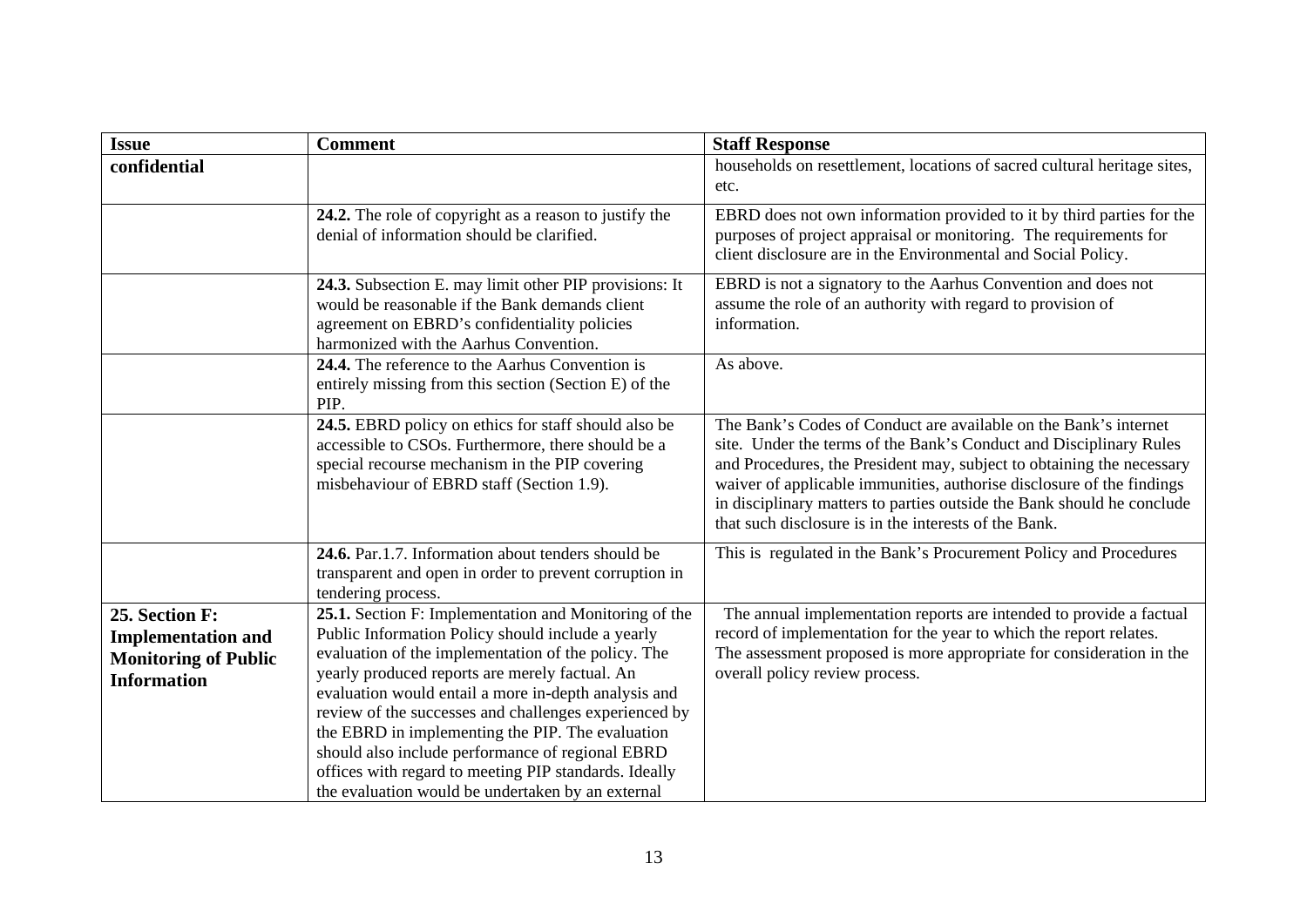| <b>Issue</b>             | <b>Comment</b>                                                                                                                                                                                                                                   | <b>Staff Response</b>                                                                                                                                                                                                                                                                                                                                                                                           |
|--------------------------|--------------------------------------------------------------------------------------------------------------------------------------------------------------------------------------------------------------------------------------------------|-----------------------------------------------------------------------------------------------------------------------------------------------------------------------------------------------------------------------------------------------------------------------------------------------------------------------------------------------------------------------------------------------------------------|
|                          | consultant.                                                                                                                                                                                                                                      |                                                                                                                                                                                                                                                                                                                                                                                                                 |
|                          | 25.2. As there seems to be a gap between the PIP and<br>its implementation and published reviews are mainly<br>factual, the question arises whether the EBRD intends<br>to hold a more profound review or analysis of the PIP<br>implementation. | This will be undertaken in the context of the next review of the Policy<br>in 2013.                                                                                                                                                                                                                                                                                                                             |
|                          | 25.3. The EBRD should include a clear statement in<br>section F that for the next review of the PIP will entail<br>the same consultative process as done this year                                                                               | Agreed                                                                                                                                                                                                                                                                                                                                                                                                          |
|                          | 25.4. The PIP should include a description of the<br>appeal process against the decision of the Secretary<br>General to refuse the release of information                                                                                        | In the case of an Appeal, the Secretary General takes account of the<br>specifics of the request, the status of the information requested and<br>the interests of the parties involved. The decision of the Secretary<br>General is final.                                                                                                                                                                      |
|                          | 25.5. Annex, Par.2 (vi): The criteria for an extension to<br>the Bank's response time should be specified in the<br>PIP.                                                                                                                         | As specified in the Annex to PIP, the Bank strives to respond to<br>requests for information covered by the PIP within 20 working days.<br>In case of a delay, the Bank always notifies the requester and provides<br>an explanation for a further delay. It is, unfortunately, not possible to<br>anticipate all circumstances in which a delay in providing the<br>requested information could occur.         |
| <b>26. Miscellaneous</b> | 26.1. Institutional reviews should be subject to public<br>consultation.                                                                                                                                                                         | It is not clear what is meant by institutional reviews.                                                                                                                                                                                                                                                                                                                                                         |
|                          | 26.2. The Bank should establish an Internet-based<br>resource for tracking project status and all relevant<br>information.                                                                                                                       | As above, continuous updating of project-related information would<br>require a very significant demand in terms of resources.                                                                                                                                                                                                                                                                                  |
|                          | 26.3. Initial discussion papers (CCM, CRM, ESM,<br>FRM); loan agreements (EAP, loan contract and social<br>and environmental impact assessment); project<br>implementation reports should be disclosed.                                          | The EBRD does not disclose internal processing documents, such as<br>the Environmental and Social Summary or legal contracts. The<br>environmental and social information required to be released on<br>projects is covered in the Environmental and Social Policy and is the<br>responsibility of the client for the reasons outlined above. CCM,<br>CRM, FRM are internal documents, loan agreement and other |